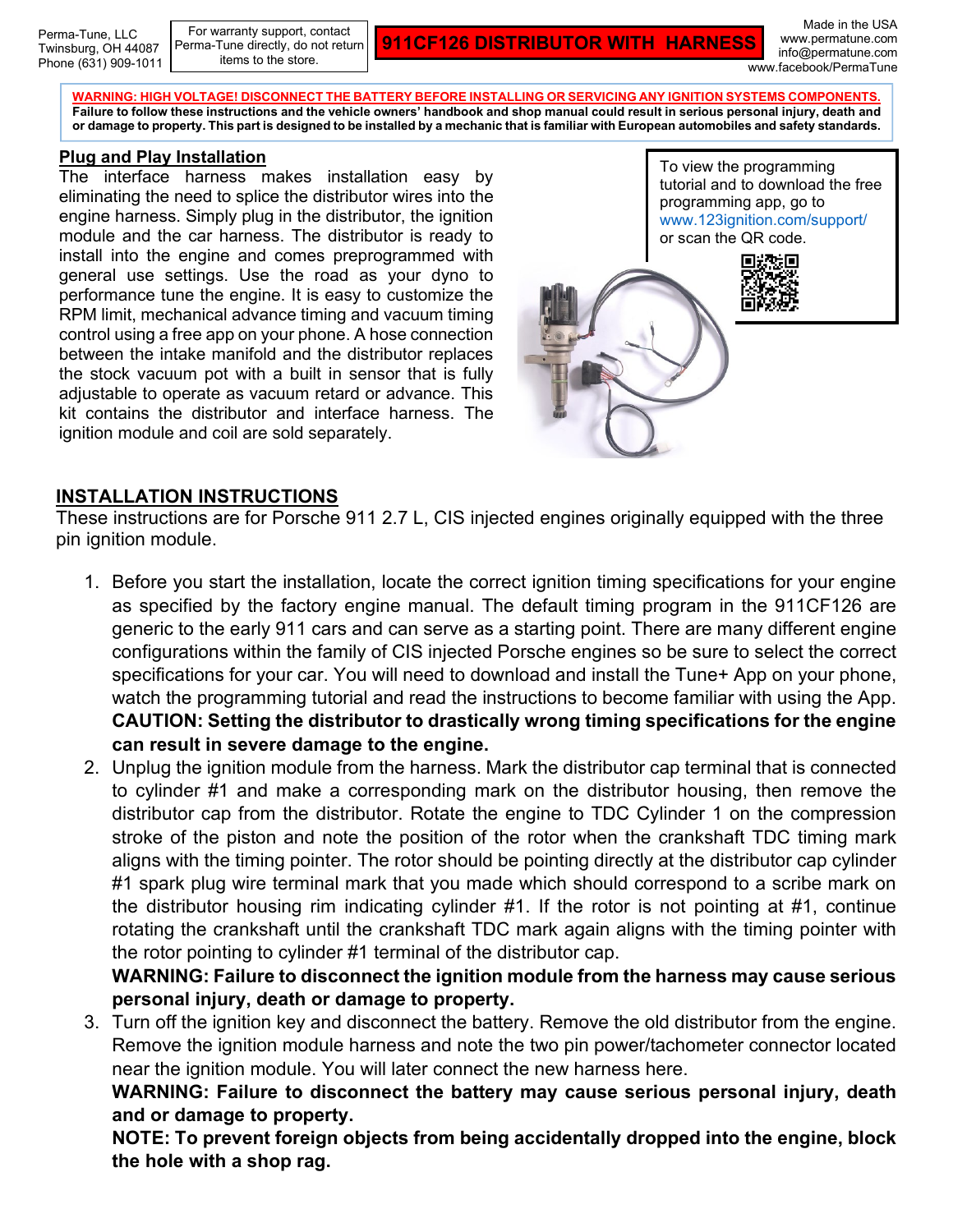4. Remove the distributor cap from the new distributor and place the new distributor into the engine block without engaging the drive gear. Position the hold down clamp, wire cable and hose nipple to a convenient location. The hold down clamp should be positioned against the distributor housing so that when the distributor is fully inserted into the engine, the engine hold down clamp stud is in the middle of the hold down clamp slot. The clamp should be installed onto the distributor with the Allen head screw facing inboard so that it can be tightened down later. Be sure the hold down clamp is firmly seated against the distributor housing. The wire harness connector will be at about the seven o'clock position. Refer to the picture.

**CAUTION: Failure to seat the hold down clamp against the distributor housing may result in damage to the distributor and or crankshaft gear.**



- Harness Connector
- **5.** Disengage the distributor gear from the crankshaft and rotate the rotor in the distributor so that the rotor is pointing to slightly counter clock wise (CCW) to the same direction of the old distributor when it was removed, then push the distributor all the way into the engine block engaging the drive gear. The rotor on the new distributor should then be pointing to the cylinder #1 of the new distributor cap. This cylinder position will probably be 180 Degrees from the cylinder #1 that is molded into the cap. If the distributor rotor is not pointing to the right position, repeat step 3 until it does. Install the hold down clamp nut and washers. The idle timing setting will be set by turning the distributor in the clamp and then the Allen head screw will be tightened.

**NOTE: Failure to correctly engage the distributor to the crankshaft will result in a no start condition, premature wear of the distributor and rotor or poor engine performance.**

6. Route the distributor wire harness with the three pin connector to the ignition module. Plug the two pin power/tachometer connector of the harness into the car harness. DO NOT

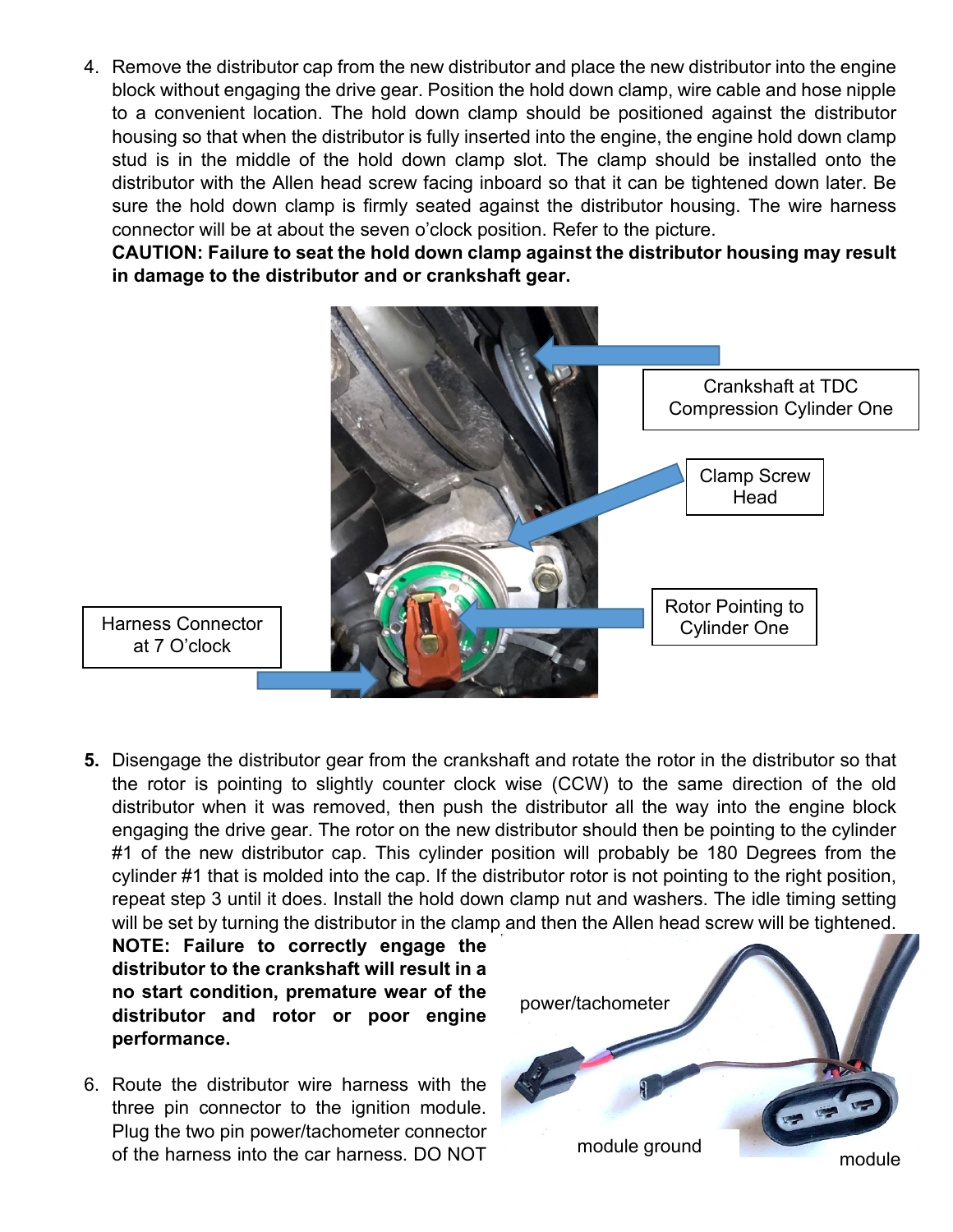plug in the ignition module yet. Route the coil harness from the distributor to the coil. Connect the 8 MM ring terminal to the coil bracket mounting bolt. Connect the green wire of the harness to the **+** terminal of the coil and connect the brown wire of the harness to the **–** terminal of the coil. If your car had a vacuum hose connected to the old distributor, connect the hose to the hose nipple of the Perma-Tune distributor. The vacuum retard function is automatic with the new distributor and the vacuum advance function of the distributor MAP can be used for load sensing.



**WARNING: Connecting the module before proceeding with the rest of the installation will result in the ignition coil becoming live during the next step which could result in serious personal injury, death and or damage to property.**

7. Reconnect the battery and turn on the ignition power. The blue LED in the distributor Bluetooth window should light up. Open the Tune+ App on your phone and connect the phone to the distributor using Bluetooth as demonstrated in the App tutorial. When the App has successfully connected to the distributor, the blue light in the distributor Bluetooth window will go out. Program the distributor with the correct factory timing specifications for your engine.

**NOTE: The factory specifications may be given in degrees of distributor position and distributor RPM and the App is calibrated for crankshaft degrees and crankshaft RPM. You must double the distributor figures to enter specifications into the App in crankshaft figures.**

**NOTE: If your engine requires a vacuum retard setting, enter a negative number to represent the number of retard degrees.**

8. Remove the rotor in order to set the static engine timing. There is a green LED on the circuit board mounted underneath the magnet rotor that is visible through the slots in the magnet rotor. This LED will light up indicating when the ignition module will make a spark. Rotate the **distributor housing** CCW until the green LED **just** lights up. While doing so, also press the rotor in a CCW direction in order to remove possible free play in the gear drive. Turn off the ignition switch.

Static Timing LED Cap Index

**WARNING: Failure to turn off the ignition switch before proceeding to the next step may cause serious personal injury, death or damage to property.**

9. Install the rotor and distributor cap that were provided with the Perma-Tune distributor. Transfer the spark plug wires from the old distributor cap to the new distributor cap in the correct firing order. Be sure to observe the new cylinder number one position of the cap from step 5. Plug in the ignition module to the harness three pin connector and connect the brown wire of the harness to the spade terminal on the ignition module. Clear the engine bay of tools or any foreign objects and keep yourself away from moving parts. Turn the ignition switch to the run position. If your

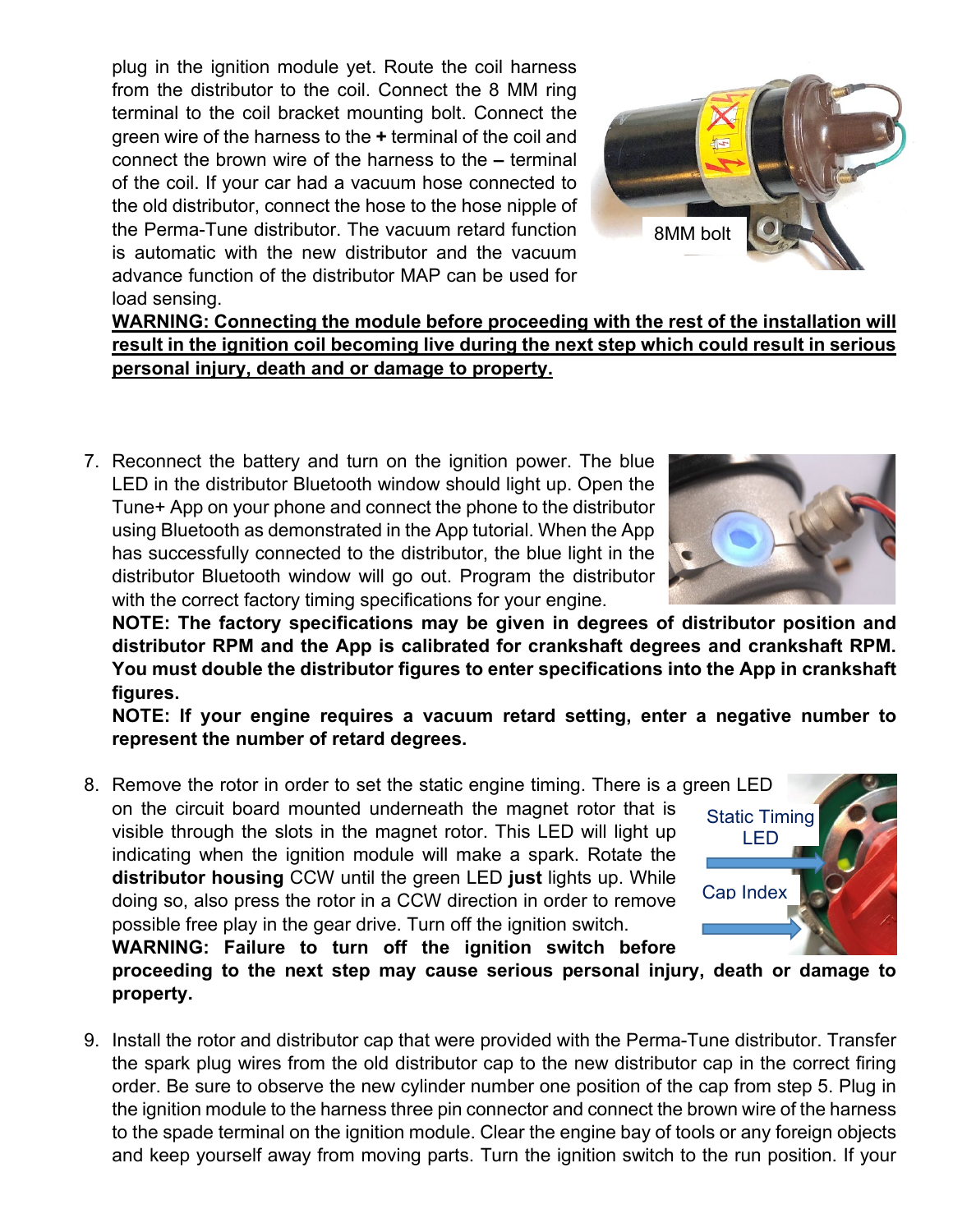car is equipped with a Perma-Tune Gen 5 ignition module, the green LED status indicator on the module should flash one second on and one second off to indicate that the module is active and ready to run. If you have a Perma-Tune Gen 6 Premium module, the blue power status LED should illuminate. Start the engine and note the flashing red strobe LED of the ignition module as the starter is engaged. While the starter is turning, the red LED should flash with each spark generated by the ignition module. When the engine is idling, the LED will appear to glow dimly and get brighter as the engine RPM increases. While the engine is running, there should be no fluttering, flashes or interruptions visible in the red LED.

**WARNING: Failure to clear the engine bay of tools, foreign objects and or body parts may result in personal injury, death and or damage to property.**

**CAUTION: Failure to connect the brown harness wire to the module may result in a no start condition and could cause damage to the ignition module and or distributor.**

- 10.Using an engine timing light, adjust the engine timing to the correct factory idle specifications by rotating the distributor within the range of the slot in the hold down clamp and then tighten the bolt. Refer to your engine manual to determine if the vacuum hose should be connected to the distributor or blocked off in order to obtain the correct initial engine idle setting.
- 11.Verify the mechanical advance function using your timing light. If so directed by the factory engine manual, reconnect the vacuum hose and verify the vacuum function using your timing light. Some engines require vacuum advance functions and others require vacuum retard functions. The distributor timing functions should conform to the factory specifications for your car found in the factory engine manual. Adjust the timing functions using the Tune+ App on your phone to attain the factory specifications.
- 12.At this point the car can be test driven or put on a chassis dyno in order to fine tune the engine ignition timing parameters using the Tune+ App. The chart below converts engine manifold pressure, measured in kPa by the App, to engine gauge values.

## **Conversion Chart Key**

kPa = kilo Pascal, Absolute "HG Gauge Vacuum cmHG Gauge Vacuum "HG A = inches Mercury, Absolute PSIA = Pounds per Square Inch, Absolute PSIG = Pounds per Square Inch Gauge pressure kg/cm2 Pressure Bar A = Absolute Bar Pressure Bar Boost = Gauge Pressure